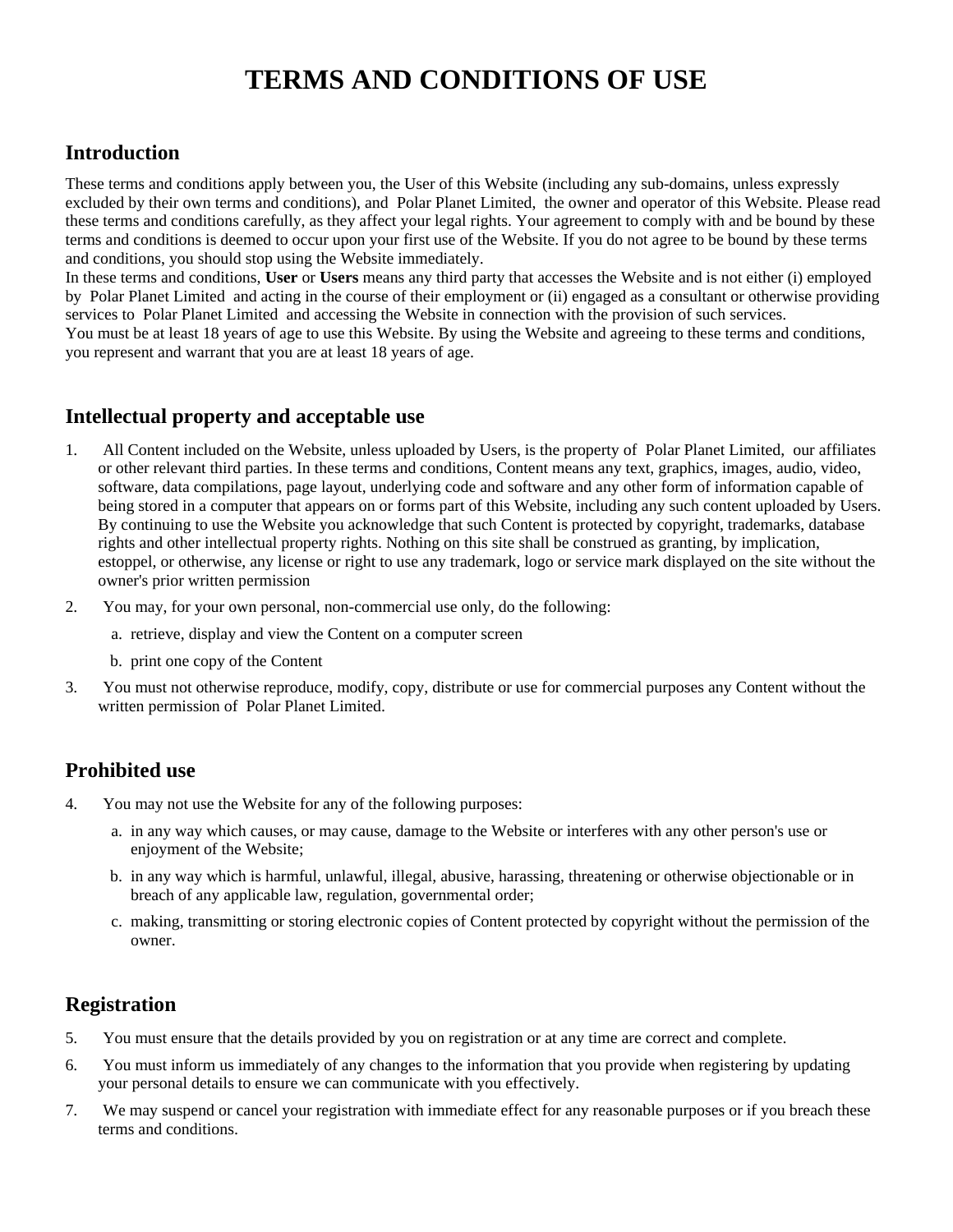8. You may cancel your registration at any time by informing us in writing to the address at the end of these terms and conditions. If you do so, you must immediately stop using the Website. Cancellation or suspension of your registration does not affect any statutory rights.

## **Password and security**

- 9. When you register on this Website, you will be asked to create a password, which you should keep confidential and not disclose or share with anyone.
- 10. If we have reason to believe that there is or is likely to be any misuse of the Website or breach of security, we may require you to change your password or suspend your account.

## **Privacy Policy and Cookies Policy**

11. Use of the Website is also governed by our Privacy Policy and Cookies Policy, which are incorporated into these terms and conditions by this reference. To view the Privacy Policy and Cookies Policy, please click on the following: See below and See below.

## **Availability of the Website and disclaimers**

- 12. Any online facilities, tools, services or information that Polar Planet Limited makes available through the Website (the **Service**) is provided "as is" and on an "as available" basis. We give no warranty that the Service will be free of defects and/or faults. To the maximum extent permitted by the law, we provide no warranties (express or implied) of fitness for a particular purpose, accuracy of information, compatibility and satisfactory quality. Polar Planet Limited is under no obligation to update information on the Website.
- 13. Whilst Polar Planet Limited uses reasonable endeavours to ensure that the Website is secure and free of errors, viruses and other malware, we give no warranty or guaranty in that regard and all Users take responsibility for their own security, that of their personal details and their computers.
- 14. Polar Planet Limited accepts no liability for any disruption or non-availability of the Website.
- 15. Polar Planet Limited reserves the right to alter, suspend or discontinue any part (or the whole of) the Website including, but not limited to, any products and/or services available. These terms and conditions shall continue to apply to any modified version of the Website unless it is expressly stated otherwise.

## **Limitation of liability**

- 16. Nothing in these terms and conditions will: (a) limit or exclude our or your liability for death or personal injury resulting from our or your negligence, as applicable; (b) limit or exclude our or your liability for fraud or fraudulent misrepresentation; or (c) limit or exclude any of our or your liabilities in any way that is not permitted under applicable law.
- 17. To the extent that the Website and Content are provided free of charge, we will not be liable to you for any loss or damage of any kind.
- 18. We will not be liable to you in respect of any losses arising out of events beyond our reasonable control.
- 19. To the maximum extent permitted by law, Polar Planet Limited accepts no liability for any of the following:
	- a. any business losses, such as loss of profits, income, revenue, anticipated savings, business, contracts, goodwill or commercial opportunities;
	- b. loss or corruption of any data, database or software;
	- c. any special, indirect or consequential loss or damage.

## **General**